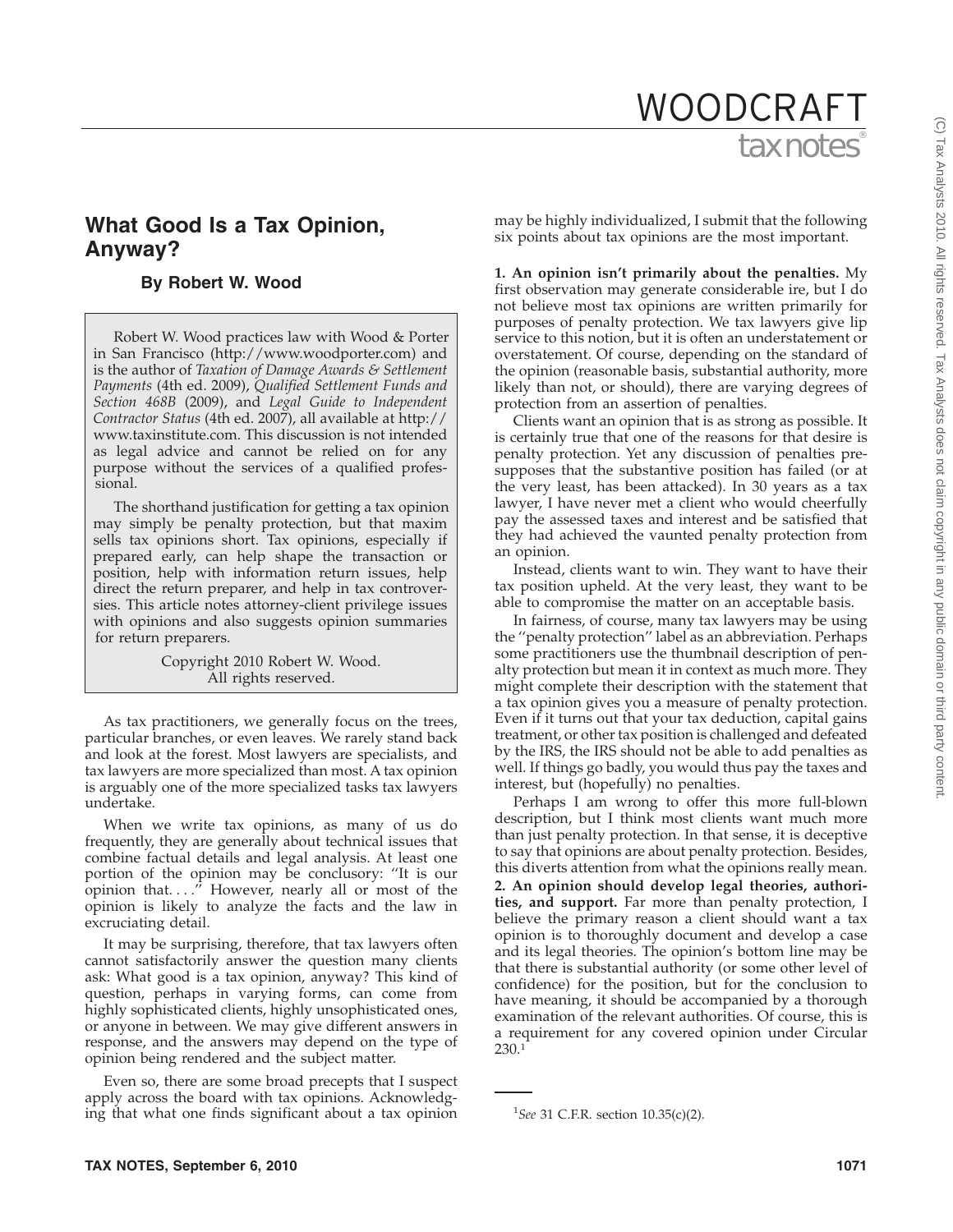#### **COMMENTARY / WOODCRAFT**

Covered opinions must consider all significant federal tax issues, that is, all issues the IRS has a reasonable basis to challenge. This raises the difficult question of the extent to which an opinion must develop and document the reasons against the tax position as well as the reasons for it.

Some tax lawyers prefer to write opinions in a onesided, rather than balanced, fashion. Clients may really like an opinion that is one-sided (in their favor) rather than what they perceive as wishy-washy. They may like conclusory or short-form opinions because they are mercifully short. Conversely, some clients may prefer to have all the risks laid out before them.

Ultimately, what I believe is most valuable in an opinion is a thorough discussion of the issues, the law, and the facts. An argument can be made, however, that it is safer from a disclosure perspective to refrain from laying out the government's case too well in an opinion — a subject I turn to below.

**3. An opinion should be written early.** If the client files a tax return claiming the position in question without a legal opinion, it is possible to write the opinion later, if the tax position is contested. Clients commonly ask why this isn't a good idea. Here are several reasons.

First, if the return position precedes the opinion, the reasonable cause defense may not apply. After all, a taxpayer must first receive tax advice to claim good-faith reliance on it.<sup>2</sup> Of course, tax advice is broadly defined to include any communication containing the adviser's conclusion, and that includes verbal advice.3 However, it may be risky to file the return before a written opinion is issued. The timing and content of verbal advice can be challenging to prove if it is not well documented.4 At a minimum, the ''opinion'' may shift until it is nailed down in writing.

Second, if the tax position has been attacked, it is unlikely that anyone at that point will take a reasoned or balanced view of both sides of the argument. Understandably, at that stage all writing will be geared toward advocacy.

Third, in developing the opinion and assessing the positives and negatives about the position and how it might be attacked, the nuances about reporting and disclosure should be explored. They should be explored then, before the return is filed, not later.

Fourth, there are often adjustments that can be made in the position, the investment, or transaction. This will depend to a large extent on timing. The tax opinion may be prepared pretransaction or it may be prepared posttransaction but before the filing of the return.

Within this timing range, pretransaction (or at least preclosing) is always best. It is easy to see why. Often,

some aspect of the transaction can be profitably tweaked and made better because the spadework of the opinion is being done while it can have maximum benefit. The opinion thus becomes part of the shaping of the transaction itself.

Even when the transaction is closing or already closed at the time the opinion is being written, it is not uncommon for additional documentation to be solicited and provided as part of due diligence. Certificates, declarations, and other such documents may be helpful to the strength and scope of the opinion. They can often shore up documentation and plug perceived holes.

Of course, such documents are likely to be far more compelling if prepared contemporaneously with the deal closing, or at the latest, at tax return time when the transaction is being reported. Certificates, declarations, and the like are rarely effective if prepared several years later during (or in the face of) an audit. Conversely, they can often be quite helpful if prepared contemporaneously with the deal closing or in connection with an opinion written before returns are filed.

Talk of integrating a tax opinion with the transaction advice (and possible modifications to the transaction that may be suggested by the tax lawyers), is clearly an advantage of pretransaction tax opinions. Yet it also inevitably raises the specter of conflicts of interest. These issues too are best addressed early. Recently, the Tax Court in *Canal Corp. et al. v. Commissioner*<sup>5</sup> admonished that:

Courts have repeatedly held that it is unreasonable for a taxpayer to rely on a tax adviser actively involved in planning the transaction and tainted by an inherent conflict of interest.6

It is debatable whether this is an overstatement. But regardless of how one characterizes this recent platitude, it seems beyond doubt that the time for second opinions and questions about independence and thoroughness is pretransaction. Only then is a fully informed taxpayer able to make and act on decisions. Later when the deeds are done and the government is attacking the transaction, an opinion is hardly objective.

**4. An opinion should be drafted with potential disclosure in mind.** A legal opinion is a sensitive document. It is usually prepared by a lawyer for a client and thus subject to attorney-client privilege so it is worth asking who should receive it and to whom it should be disclosed, both then and later. Certainly the client will receive it.

A lawyer should be careful who is copied, since that simple act may waive the privilege. Also, watch out for the implied waiver doctrine. Lawyers and their clients

<sup>2</sup> *See Long Term Capital Holdings v. United States*, 330 F. Supp.2d 122, 206-207 (D. Conn. 2004), *Doc 2004-17390*, *2004 TNT 169-15*, *aff'd*, 150 Fed. Appx. 40 (2d Cir. 2005), *Doc 2005-19826*, *2005 TNT 187-16*; *Cordes Finance Corp v. Commissioner*, T.C. Memo. 1997- 162, *Doc 97-9271*, *97 TNT 63-5*, *aff'd without pub. opinion*, 162 F.3d 1172 (10th Cir. 1998), *Doc 98-31618*, *98 TNT 208-9*. <sup>3</sup>

 ${}^{3}$ Reg. section 1.6664-4(b), (c).

<sup>4</sup> *See, e.g.*, *Long Term Capital Holdings*, 330 F. Supp.2d at 207.

<sup>5</sup> 135 T.C. No. 9 (Aug. 5, 2010), *Doc 2010-17535*, *2010 TNT 151-9*. <sup>6</sup>

Citing to *Mortensen v. Commissioner*, 440 F.3d 375, 387 (6th Cir. 2006), *aff'g* T.C. Memo. 2004-279; *Pasternak v. Commissioner*, 990 F.2d 893 (6th Cir. 1993), *aff'g Donahue v. Commissioner*, T.C. Memo. 1991-181; *Neonatology Associates, P.A. v. Commissioner*, 115 T.C. 43 (2000), *aff'd*, 299 F.2d 221 (3d Cir. 2002).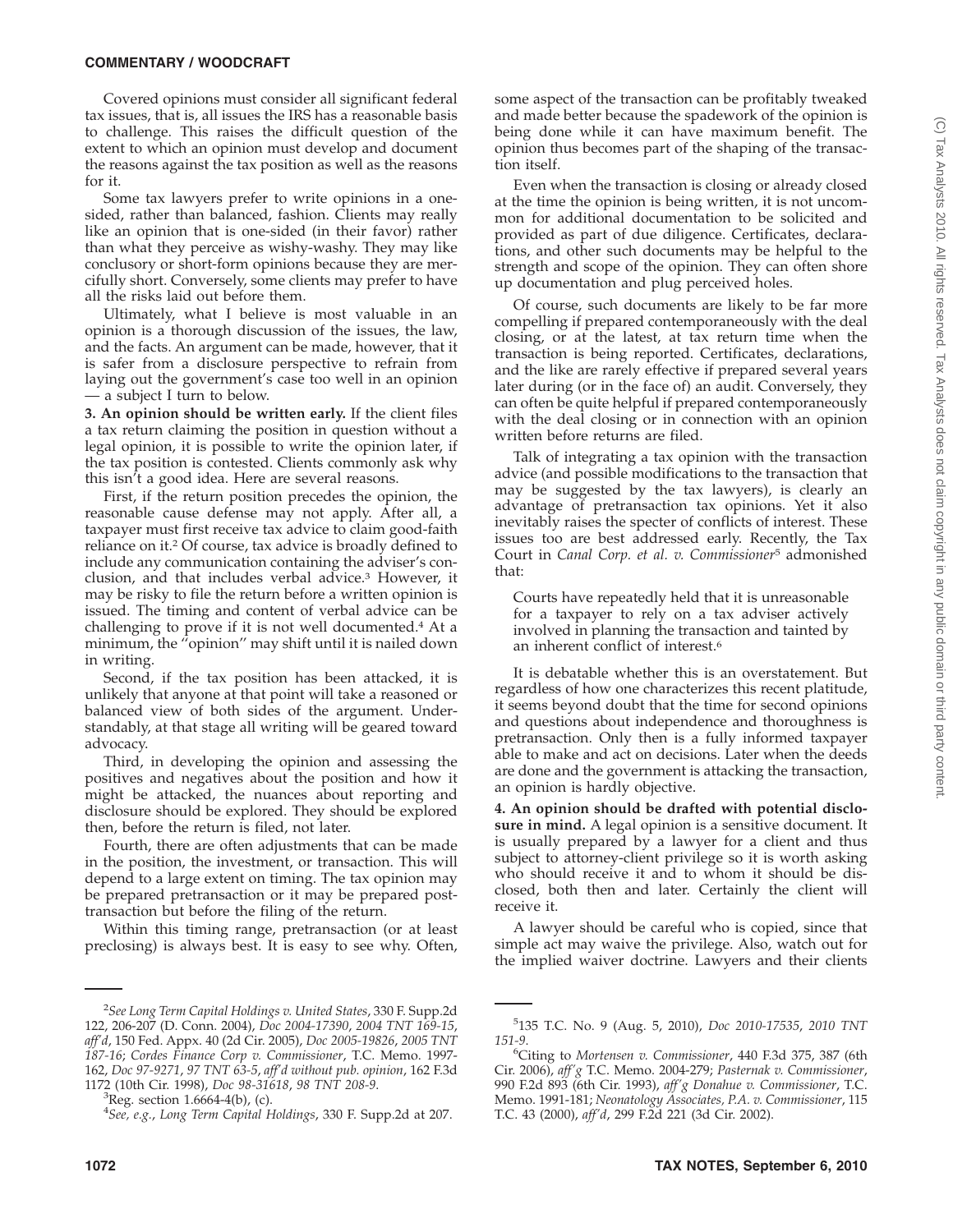(C) Tax Analysts 2010. All rights reserved. Tax Analysts does not claim copyright in any public domain or third party content.(C) Tax Analysts 2010. All rights reserved. Tax Analysts does not claim copyright in any public domain or third party content

should bear in mind that invoking reliance on counsel as a defense to penalties can constitute an implied waiver of attorney-client privilege.7

If the proponents of the ''it's all about the penalties'' mantra are to be believed, wouldn't they be willing to hand over the legal opinion to the IRS to achieve penalty protection? I suspect this practice is rare. (I, for one, have never done it.) I return to one of my important principles, which is that clients don't merely want penalty protection, they want to win.

Putting that aside, would one ever want to hand the IRS a veritable roadmap of all of the authorities and all of the arguments, both good and bad? If the opinion is thorough, it may well make arguments the IRS might not discover, might not choose to make, or might not make with the skill or thoroughness of the opinion. In short, a thorough and balanced opinion could be quite damning.

If penalty protection is the real goal, however, the prudent course is to assume that the opinion will ultimately wind up in the hands of the IRS. But keep in mind that unless the ''I want penalty protection'' white flag is raised, the courts have not proven to be liberal in granting the Service access to tax opinions.

The most famous instances of disclosure have occurred in tax shelter cases, where it often seems that the rules are different. Given the nature of tax shelters and the way in which opinions are intended to thwart penalties, special considerations seem to apply. The more egregious the shelter, the more a court may be willing to bend the concept of privilege to give the IRS access to the opinion.

Yet even in those cases, privilege doctrines may be upheld. For example, in *Long Term Capital*, the taxpayer was not required to disclose the opinion to the IRS (at least initially), even though the attorney-client privilege was waived as to portions of it. After reviewing the opinion *in camera*, the court concluded that it was prepared in anticipation of litigation. Accordingly, the entire opinion was protected by the work product doctrine.<sup>8</sup> This result is all the more surprising when one notes that the case was a shelter case, and a pretty bad one at that. Of course, once the penalty protection issue was front and center, the taxpayer eventually had to hand the opinion to the IRS.9

**5. An opinion should help the return preparer.** The accountants who will prepare the return are not protected by the attorney-client privilege unless the lawyer uses a Kovell letter<sup>10</sup> to engage the accountants directly. Unless there is privilege, I usually do not recommend providing the full opinion letter to the accountants. Doing so might itself vitiate the privilege and allow the IRS to obtain the opinion. Furthermore, it is possible that the accountants might turn over their files to the IRS, thus disclosing the opinion (intentionally or not).11 If the accountants do not have the opinion, they cannot disclose it.

Since opinions are often commissioned because the accountants are concerned about a return position and need outside advice, it may seem self-defeating not to provide the accountant with the full opinion. I respond by suggesting that the accountant can be provided with a short summary letter that:

1. notes that the lawyer was engaged by the client to render a tax opinion on a particular issue;

2. says that the opinion is protected by attorneyclient privilege, which is not waived by the short summary<sup>12</sup>;

3. notes that the accountant is the return preparer for the client and that the opinion concludes there is substantial authority (or another standard) for the return position;

4. instructs the return preparer to rely on the lawyer for this return position;

5. instructs the return preparer to disclose the item (if appropriate) and suggests exactly how to do it; and

6. if desired, requests the accountant to send the lawyer a draft of the return so the lawyer can verify these points before the return is filed.

In my experience, return preparers generally prefer such clarity to the kind of voluminous arguments and authorities generally presented in the full opinion letter. The summary letter is conclusory and directive by nature, not discursive.

Nevertheless, here again one must consider the waiver question. In short summary letters I write, I give the encapsulated opinion, noting that the large opinion is protected by attorney-client privilege, and that the privilege is not waived. There is little risk that the accountant receiving the short letter will assert that such waives the privilege and that he is entitled to the full opinion. However, could the IRS assert that the short letter operates to waive the privilege on the full opinion?

While this assertion could be made, it seems unlikely it would be successful. If cases such as *Long Term Capital* are any indication, the worst that could happen is that the IRS could succeed in getting the particular portions of the full opinion that are summarized or quoted in the short

<sup>7</sup> *See, e.g.*, *Evergreen Trading, LLC v. United States*, 80 Fed. Cl. 122 (2007), *Doc 2007-6930*, *2007 TNT 55-10* (requiring production of tax opinion unless taxpayer disavowed reliance on counsel as a defense to accuracy-related penalties); *Johnston v. Commissioner*, 119 T.C. 27 (2002), *Doc 2002-18452*, *2002 TNT 154-12*. <sup>8</sup>

*Long Term Capital Holdings v. United States*, 91 AFTR 2d 1139, 2003 U.S. Dist. LEXIS 7826 at \*32-34 (D. Conn. 2003), *Doc 2003-13211*, *2003 TNT 104-10*. <sup>9</sup>

*See Long Term Capital Holdings v. United States*, 330 F. Supp.2d 122, 206-207 (D. Conn. 2004), *aff'd*, 150 Fed. Appx. 40 2005 (2d

Cir. 2005). <sup>10</sup>*See Kovell v. United States*, 296 F.2d 918, 919 (2d Cir. 1961).

<sup>11</sup>*See, e.g.*, *Bradley v. Commissioner*, 209 Fed. Appx. 40 (2d Cir. 2006), *Doc 2006-25332*, *2006 TNT 245-7* (attorney-client privilege waived when taxpayer ''had disclosed those documents to his accountant, who subsequently disclosed the documents to the

IRS during an audit''). <sup>12</sup>*But see Long Term Capital Holdings v. United States*, 91 AFTR 2d 1139, 2003 U.S. Dist. LEXIS 7826 at \*31 (D. Conn. 2003), in which the court held that disclosure to an accountant of the opinion's conclusion waived the attorney-client privilege to the limited portion of the opinion that reflected what was disclosed.